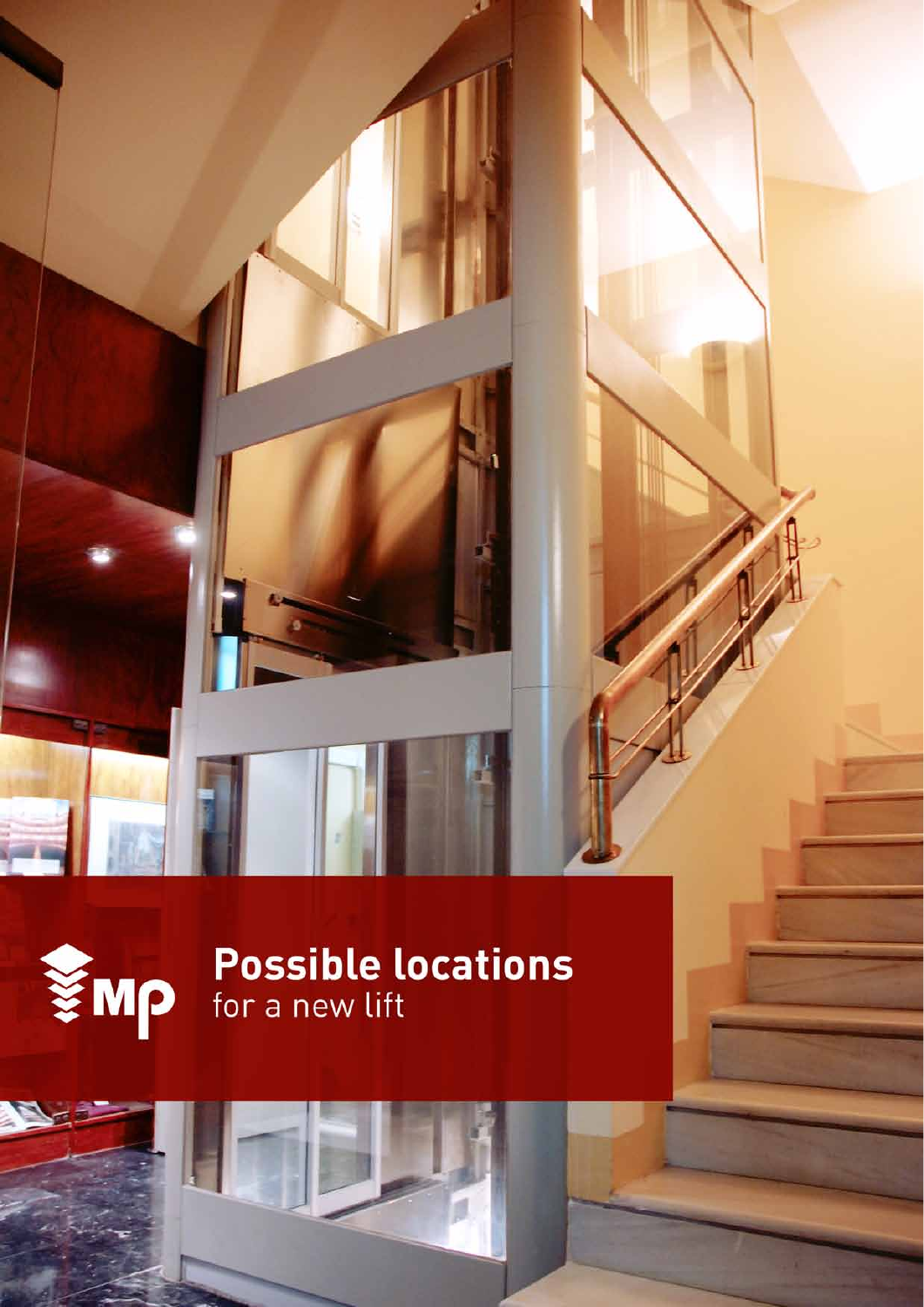



# WHERE TO LOCATE A LIFT?

There are many options for fitting a lift in a building without one. Here we describe some of the more frequently used options.

There are two types of solution, each with several variations. These are:

#### **Inside the building**

- **a.** In the stairwell
- **b.** By creating a new interior shaft in a position independent to the stairs. Outside the building

#### **Outside the building**

- **a.** On the outside wall with access to the building landing
- **b.** Adjacent to the doorway, rebuilding the entrance stairway

# IN THE STAIRWELL

**1.** This is a simple solution, especially if the free stairwell is large enough to take the lift and the modular metal structure without needing to reduce the size of the staircase.



**Without lift**

**With lift**

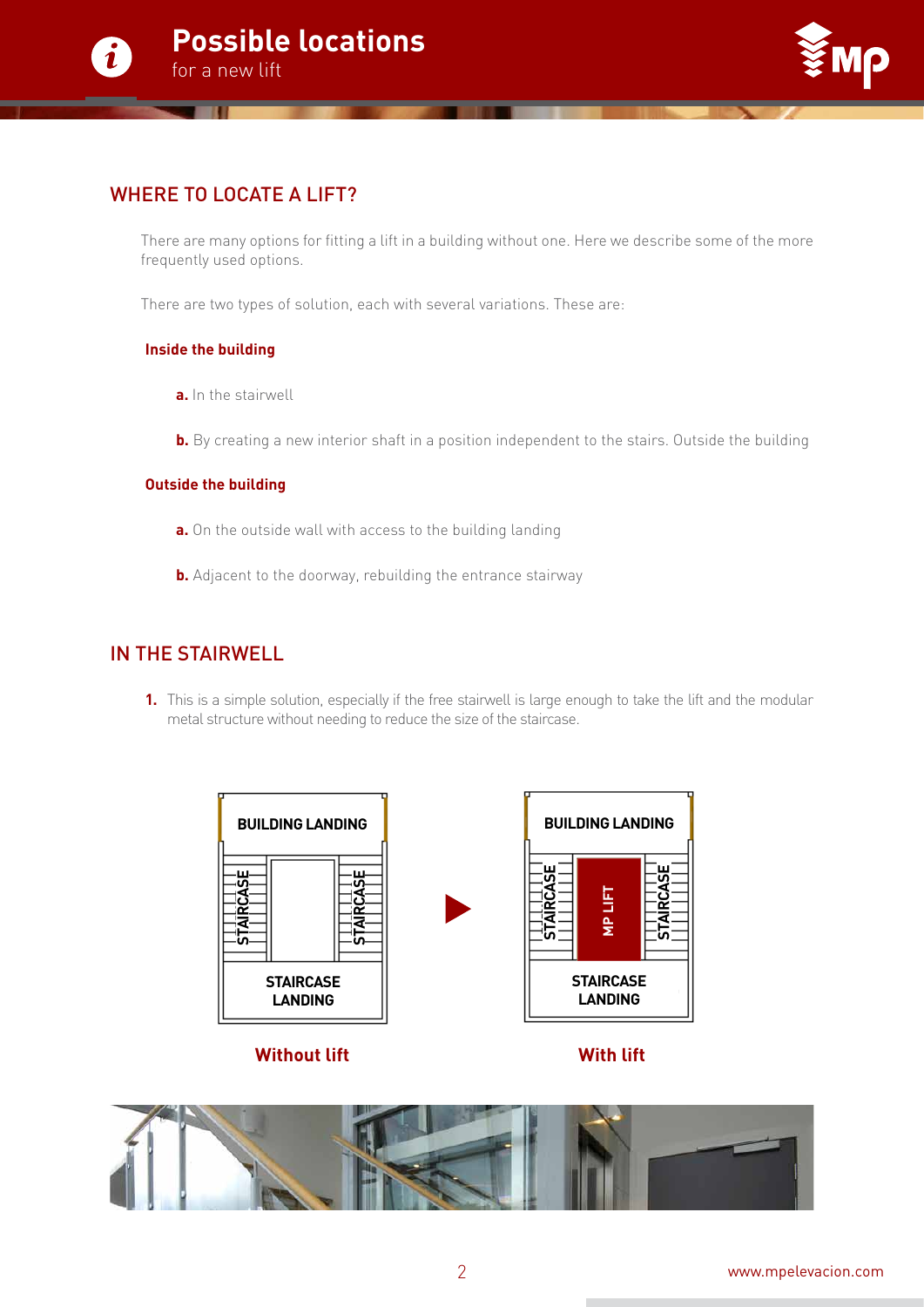



**2.** If the free stairwell is small, space can be made by reducing the size of the staircase and/or modifying the banister. The minimum permitted width of the staircase is established in local legislation. Please enquire at your Town Council or at MP Lifts about the minimum permitted values in each case.



**Without lift**

In short, if this is the space available in the building inside the stairwell there are two possibilities:

- **a.** If the space is large enough, the lift can be installed in the stairwell with the minimum of civil work.
- **b.** If, on the other hand, the space is small, it is possible to make the staircase narrower and thus create enough space for the lift.

At MP Lifts we are specialists in the design of small lifts in the width of the staircase using glass and metal modular structures.

## LOCATION INDEPENDENT TO THE STAIRCASE

In this case, it will be necessary to open all the floor slabs in order to create the lift shaft. This is a good solution for spacious landings with small stairwells.

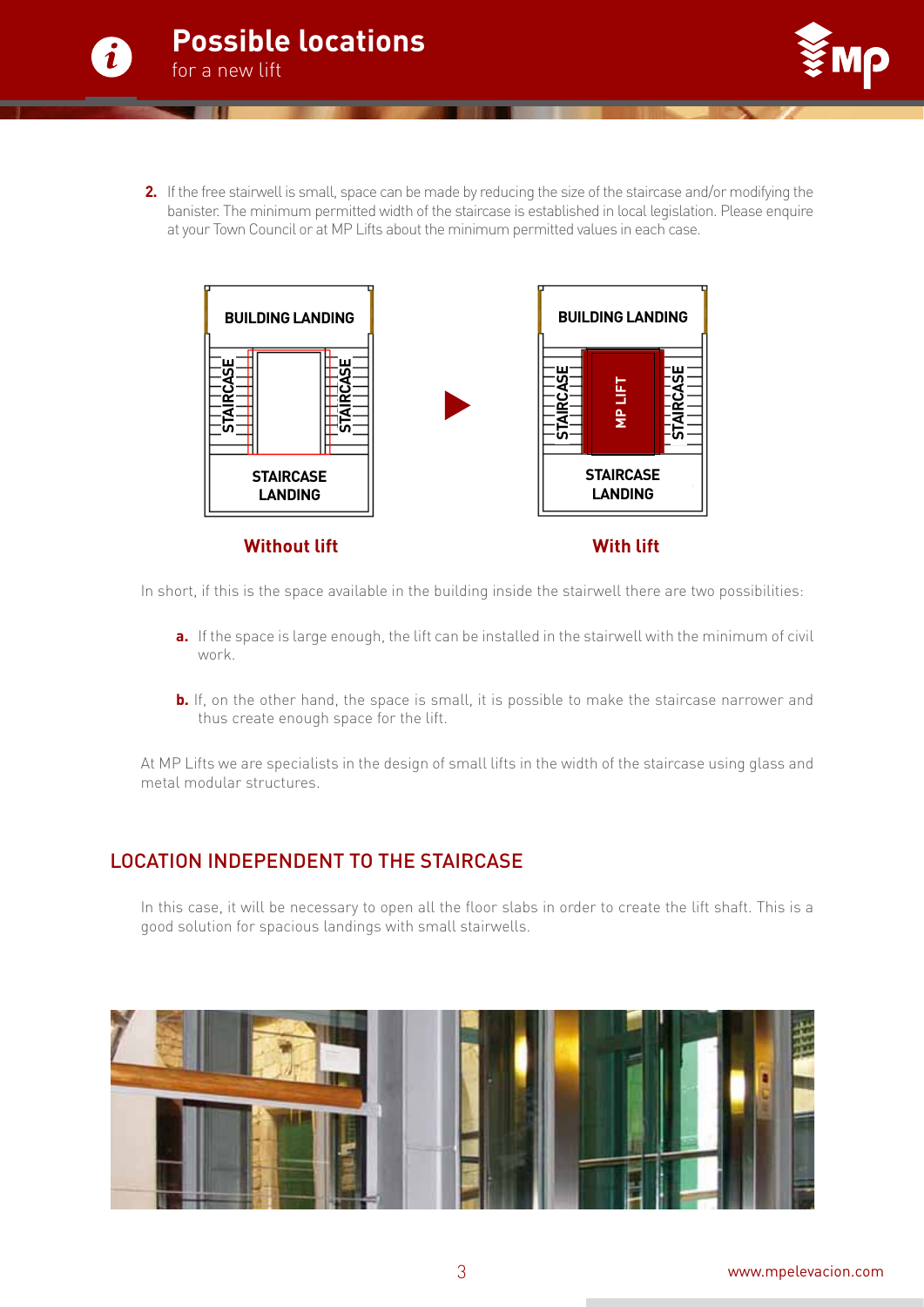



**1.** Some examples are given below:



## **Without lift**



#### **Without lift**



**Without lift**



## **With lift**





**With lift**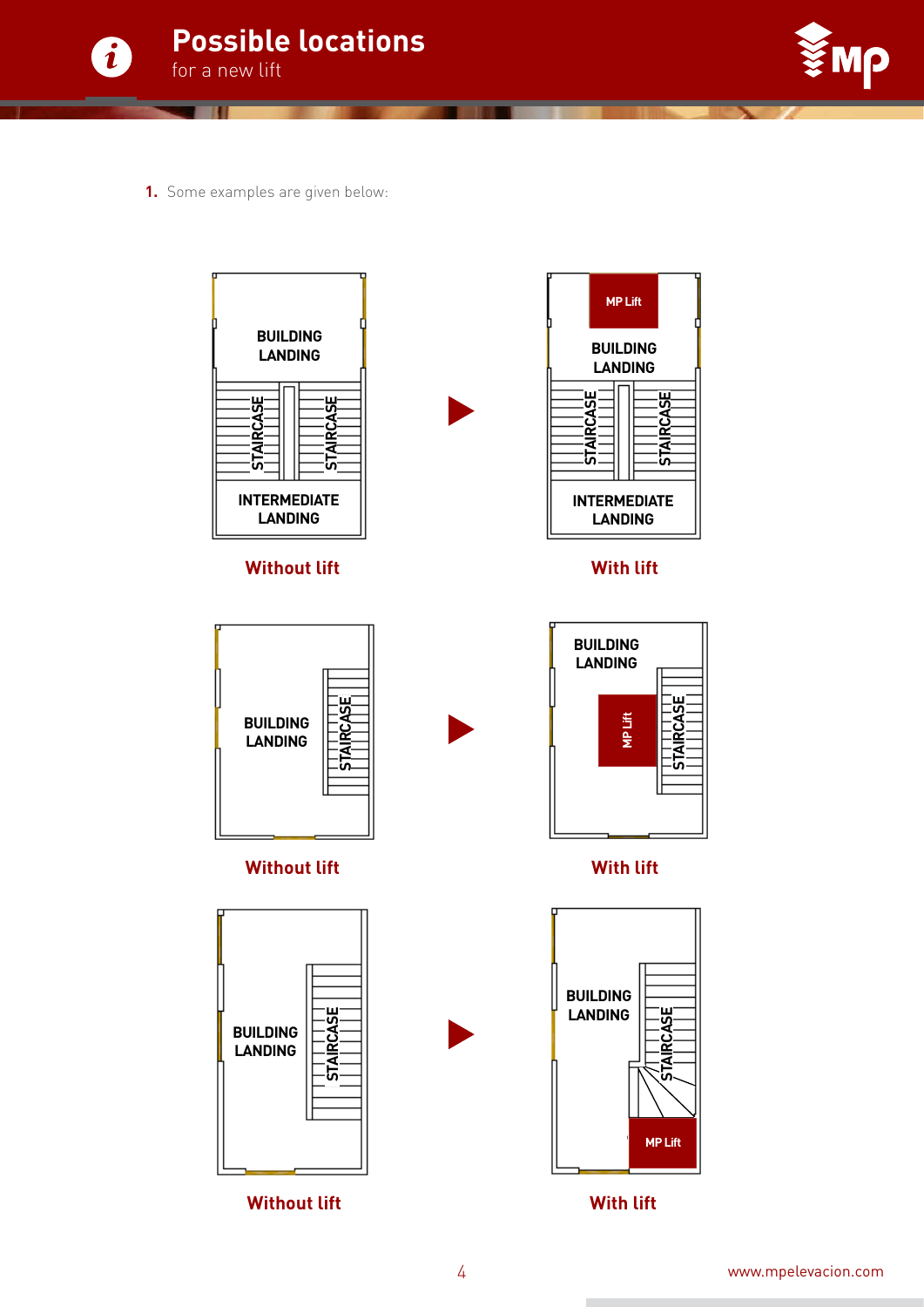





# ON THE OUTSIDE OF THE BUILDING

It is possible to install a lift on the outside of the building in weatherproof metal modular structures with a multiple choice of finishes that blend into the environment perfectly.

There are two very different option types for the outside of the building. These are:

#### **On the outside wall with access to the building landing**

- **a.** Through the interior courtyard
- **b.** Through an exterior private courtyard
-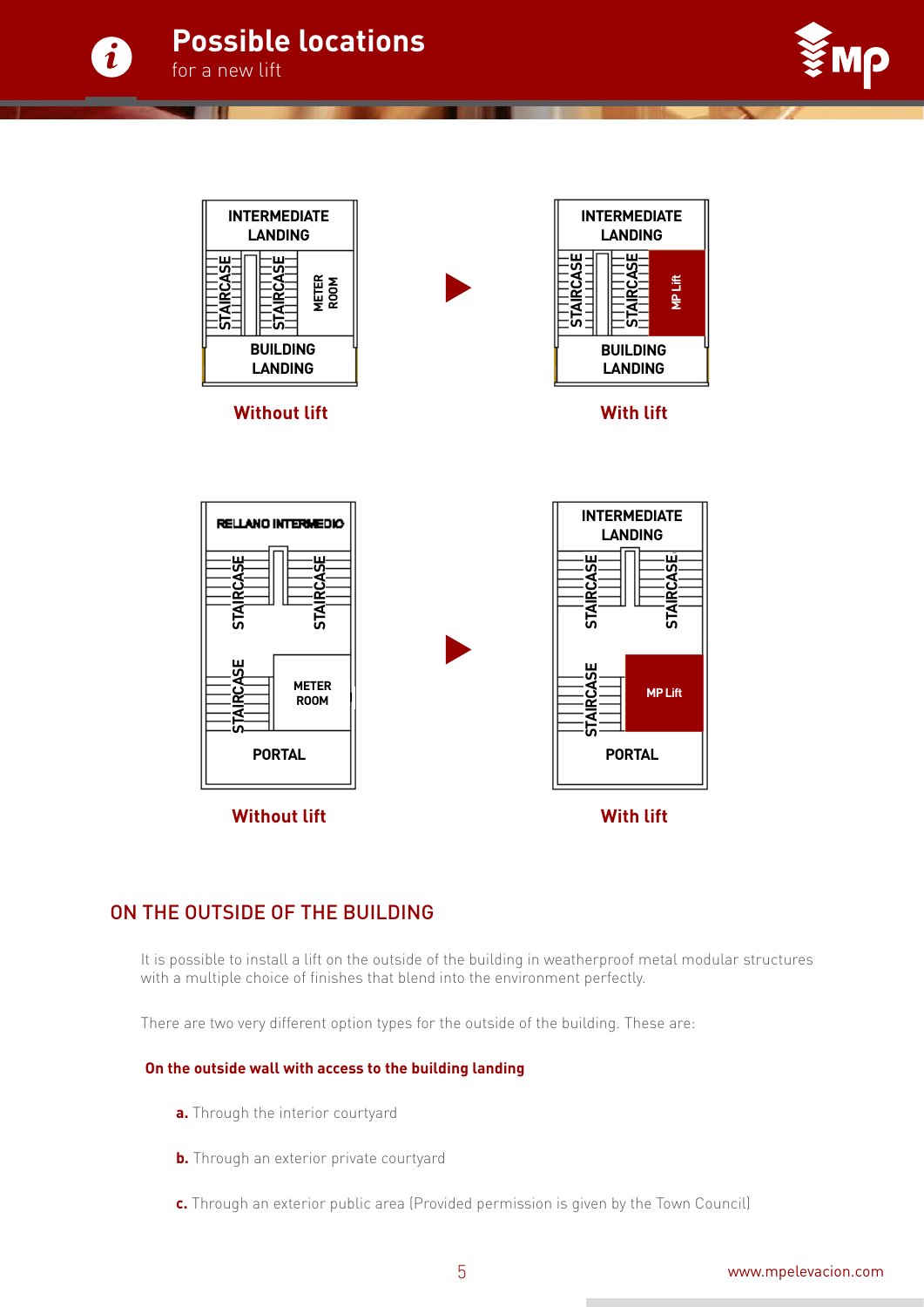





#### **Adjacent to the doorway, rebuilding the entrance stairway**

- **a.** Through the existing doorway
- **b.** Through the rear of the existing doorway

Examples of possible position for lifts installed on the façade:



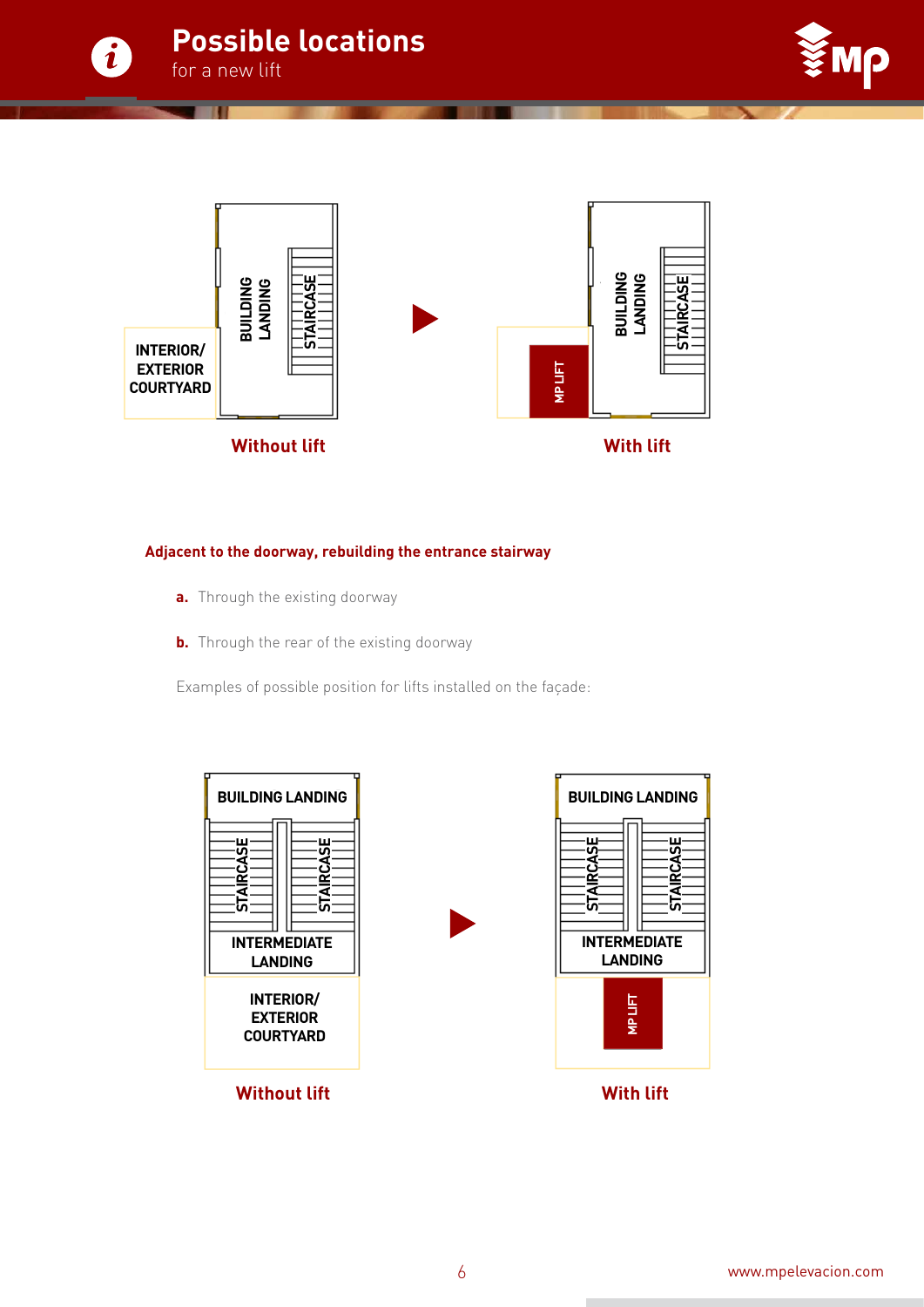



Examples of some possible positions for lifts installed on the façade adjacent to the doorway and rebuilding the stairwell:



**Without lift**

**Without lift**



**With lift**



**With lift**